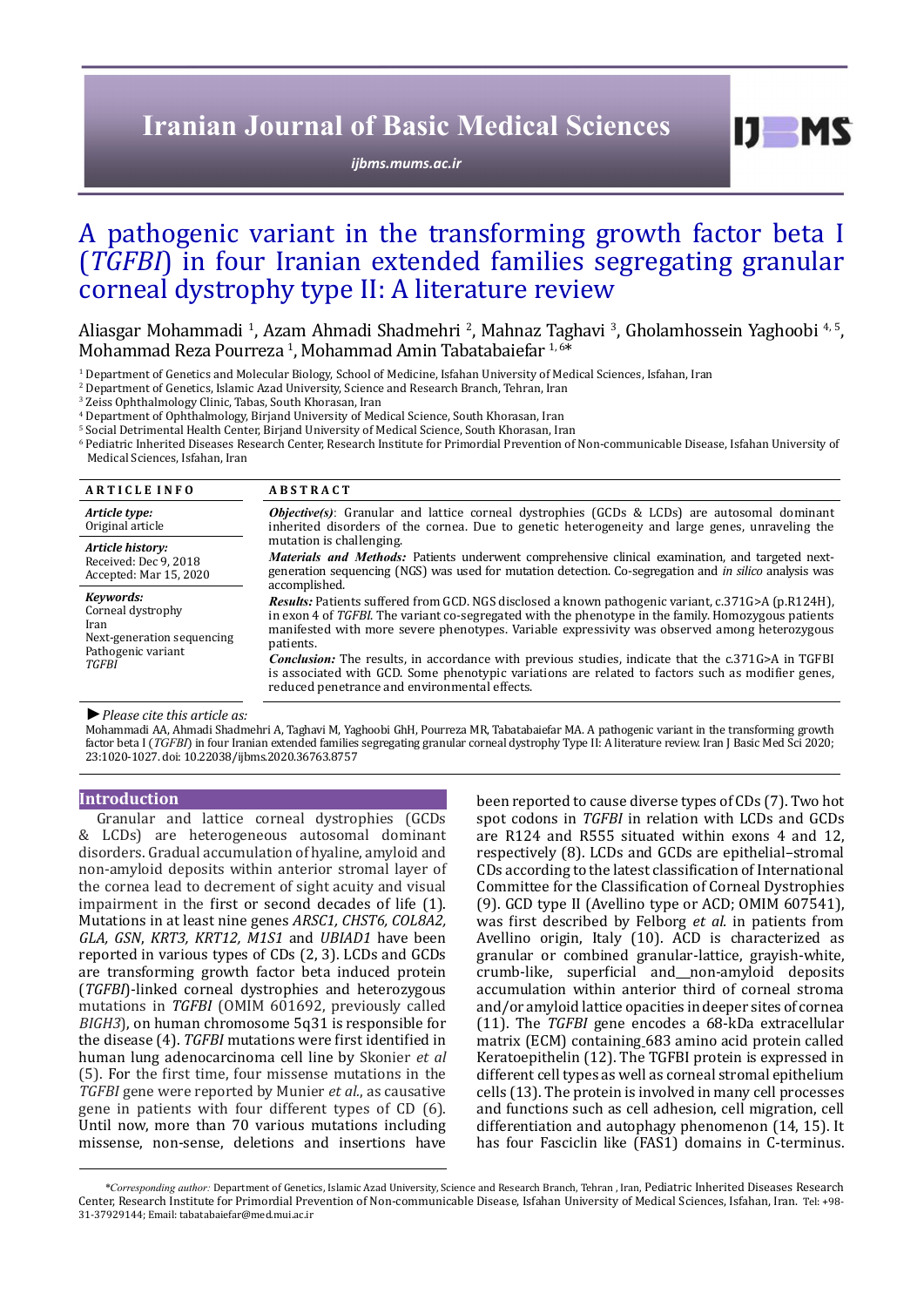Arginine 124 is situated within the first FAS1 domain, a conserved extracellular domain involved in cell adhesion interactions. Mutations lead to abnormal protein processing and accumulation (16). There are few reports of pathogenic variants in the TGFBI gene in Iranian population. In this study, we applied nextgeneration sequencing for molecular diagnosis of ACD in an extended Iranian kindred. A known pathogenic variant was co-segregating with the phenotype in the pedigree.

# **Materials and Metods**

#### *Subjects*

Four large isolated pedigrees from a village in South Khorasan province of Iran with several affected members suffering from visual problems were recruited. Precise clinical examinations including slit-lamp examination for available normal and affected members were performed by an ophthalmologist. A complete family history was obtained and the pedigrees were drawn by a medical geneticist. Subsequently, full investigation revealed familial relationship between these four selected pedigrees. After taking informed written consent, peripheral blood samples were obtained in EDTA-containing tubes.

#### *Molecular analysis*

Genomic DNA was extracted from peripheral blood lymphocytes using Prime Prep Genomic DNA Extraction kit (GeNet Bio, Korea) according to the manufacturer's instruction. Qualitative and quantitative assessment of genomic DNA was checked using 1.2% agarose gel and Nanospec cube biophotometer (Nanolytik®, Dusseldorf, Germany).

A custom designed Nimblegen chip was used to capture exons and exon-intron boundaries of the *TGFBI, UBIAD1, CHST6, VSX1, PIKFYVE, DCN, KRT12, and KRT3* genes and sequenced on an Illumina Hiseq 2000 in BGI-Clinical laboratories, Shenzhen, China. BWA was used for mapping short reads to the reference genome (hg19, NCBI Build 37), Picard for removal of duplicate reads and GATK for variant calling. Annotation was performed by ANNOVAR. Heterozygous missense, start codon change, splice site, stop gain, stop loss and nidel variants with MAF < 1%, were filtered in dbSNP version 137, 1000 genomes database, NHLBI GO exome sequencing project (ESP) and exome aggregation consortium (ExAC). We applied online software tools including MutationTaster2, FATHMM, SIFT and PolyPhen-2 to investigate *in silico* pathogenicity prediction of the missense variant. Candidate variant was investigated in the Human Gene Mutation Database (HGMD) and in the literature to seek the variant novelty and its association with a phenotype.

 Using forward: 5' TCCCTCCTTCTGTCTTCTGC 3' and reverse: 5' CTCGGGGAAGTAAGGCAGTT 3' primers, exon 4 of the *TGFBI* gene was amplified. PCR products were sequenced bi-directionally on an automated Genetic Analyzer ABI 3130XL (Applied Biosystems, Foster City, California, USA) using Big Dye Terminator Cycle Sequencing Kit (Applied Biosystems, Foster City, California, USA) and analyzed with Sequencer 5.4.5 (Gene Codes Corporation). Sequences were compared with reference sequence NM\_000358. Variant nomenclature was based on HGVD and variant interpretation was according to the ACMG guideline.

## **Results**

# *Clinical and molecular findings*

We examined several affected and normal individuals of four pedigrees, aging 5 to 70 years. History of visual problems was found in more than 60 individuals that apparently were not close relatives. As a result of isolation condition, multiple consanguineous marriages were observed and affected children manifested with a more sever phenotype. A broad spectrum of disease symptoms were observed among affected individuals, from subclinical forms to severe and pure granular and mixed lattice-granular forms of the disease. Some individuals were found with recurrence of dystrophy after bilateral corneal transplantation. NGS revealed a known missense disease-causing variant, c.371G>A (p.R124H), within exon 4 of the *TGFBI* geneand it was confirmed by Sanger sequencing. *In silico* prediction tools revealed the disruptive effect of the variant (Table 1).



**Figure 1.** Pedigrees. Four large families were investigated. Several patients are available in each generation. Consanguineous marriages with affected individuals are common in the pedigrees, which make pattern of inheritance complicated in some cases

**Table 1.** Table 1. In silico analysis of the variant pathogenicity for c.371 G>A in *TGFBI*

| Software   | MutationTaster2.0 | <b>SIFT</b> | PolyPhen-2        | <b>FATHMM</b> |
|------------|-------------------|-------------|-------------------|---------------|
| Prediction | Disease causing   | Damaging    | Probably damaging | Damaging      |
| Score      | NA                | 0.022       | 0.958             | $-2.69$       |

NA: Not Available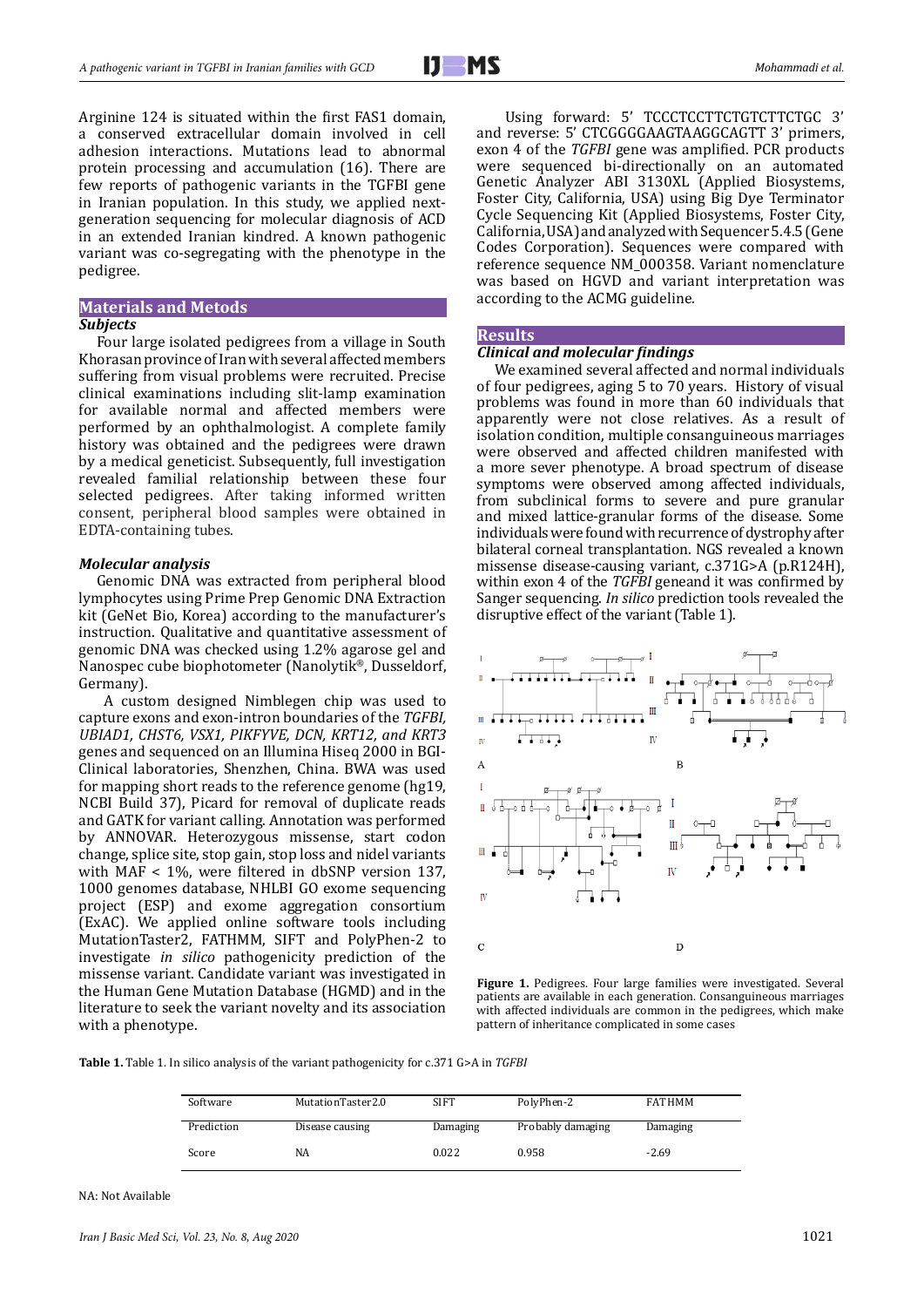

**Figure 2.** Slit-lamp photography. A: 5 years old girl shows granular deposits, B: the cornea of her 11 years old brother shows considerably dense granules. C: their 42 years old mother with no significant problem

## *Pedigree A*

Proband was a 27-year-old female with light corneal dystrophy. She belonged to a large family with three generation history of visual impairment. The p.R124H variant was detected in the proposita, her mother and her affected siblings (Figure 1A).

# *Pedigree B*

Probands were two offsprings of a first cousin consanguineous marriage. A 5-year-old girl within a pedigree was diagnosed with mild, slowly progressive CD (Figure 2A). This condition decreased power of vision in both eyes to half at age 5. Slit-lamp examination showed granular deposits within cornea. Her 11-yearold brother was affected by more intensive form with considerable vision loss. He was diagnosed at age 6. The deposits were more aggregated than his 5-yearold sister (Figure 2B). The first offspring of the family was affected by milder form of ACD who was reported to be heterozygous for the mutation. Their 42-yearsold mother was affected by a very milder form, with

no visual impairment. Light scattering at night was the only problem for the mother. The size and density of deposits were considerably smaller than her offsprings (Figure 2C). Molecular results showed that parents were heterozygous.

# *Pedigree C*

Two mild form affected Probands referred to know about their offspring risk evaluation and genetic counseling. Several affected members were found in their maternal family with a wide spectrum of the disease phenotype. The heterozygous variant co-segregated with the phenotype in the pedigree (Figure 1C).

## *Pedigree D*

A large association with individuals affected with CD in three generations was identified with mild form of the disease (1D). Sequencing results revealed heterozygous pathogenic variant, p.R124H, in all of these patients. Healthy individuals were carrying wild type alleles in homozygous status.



**Figure 3.** Slit-lamp photography, A: a patient with combined Lattice- Granular dystrophy, B: a patient with relatively dense granules, C: a patient with no significant problems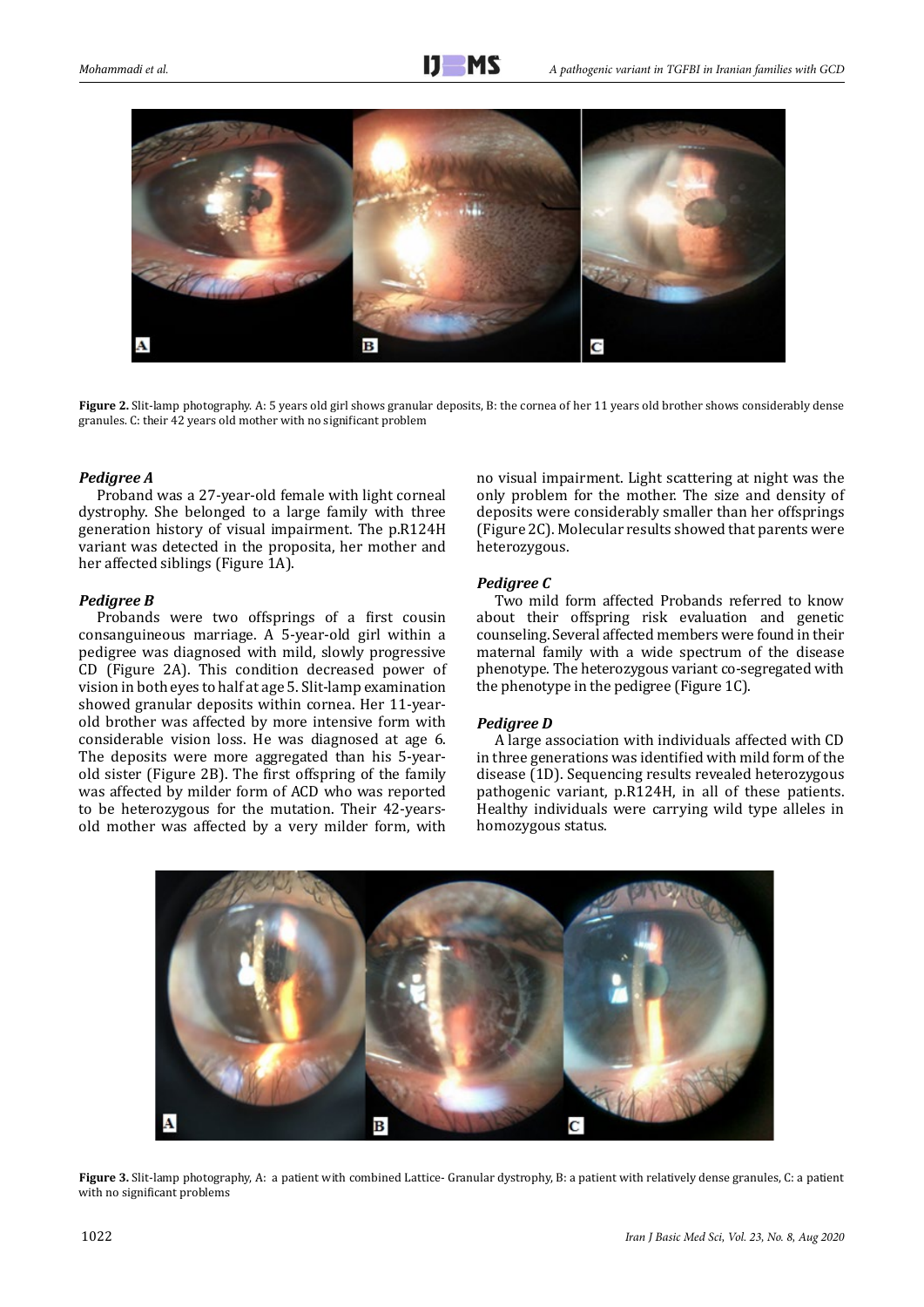



**Figure 4.** DNA sequences for pathogenic variant c.371 G>A (p.R124H) in exon 4. Above: homozygous normal variant, only G at position c.371, middle: Heterozygous state for the variant c.371 G>A, G and A peaks are visible (black and green respectively), below: homozygous pathogenic variant c.371 G>A

### **Discussion**

Here we report a disease-causing variant, c.371G>A (p.R124H), at exon 4 of the *TGFBI* gene, in four large Iranian pedigrees. This position is considered as a hotspot codon in *TGFBI* (17). The variant affects the first FAS1 domain of the protein, probably by altering protein solubility and stability (18). Although mutations in TGFBI are distributed throughout the gene, there are four exons with the highest rate of missense mutations including exons 12, 14, 4 and 11, respectively (Table 2). Indeed, TGFBI-linked CDs are the great examples for genotype-phenotype correlation. Specific mutation leads to a specific outcome; furthermore, special mutations in TGFBI-linked CDs are found to be related to the disease severity regardless of homozygous or heterozygous status (18). It seems that mutations in primary exons, especially within exon 4, have more contribution to create granular types of corneal dystrophies and middle exons, especially exon 12 are more responsible for lattice types (Table 2). R124H has the most contribution among GCD2 cases. Mashima and colleagues reported GCD2 patients with p.R124H mutation (19). Alavi and colleagues reported a group of patients affected with GCD2 and reported p.R124H in Iranian population and Middle East for the first time. Here we report the largest Iranian group of GCD2 patients with more than 70 affected individuals from four pedigrees living in an isolated village. It seems that GCD2 is the most frequent type of the disease in Iranian population, and p.R124H is considered as the most common cause of the disease

(20, 21). More investigations are needed to evaluate the prevalence of *TGFBI* mutations in CD Iranian patients. The phenotype of homozygous patients were more severe than heterozygous individuals, as earlier age of onset, rapid progression of the disease or more deposits within the cornea in concordance with previous studies (22). Because all patients were sharing the same mutation, we suppose that founder mutation or genetic drift are the responsible mechanisms for high disease prevalence in this isolated village. Clinical variability observed among heterozygous individuals is in concordance with previous investigations (23, 24). However, the reasons of this phenomenon are not completely understood; we hypothesized this results from the effect of modifier genes and other loci on expression of the *TGFBI* gene. Reduced penetrance, complexity of monogenic traits, epistasis interactions and environmental factors can be other explanations (25-27). Despite enormous advances in genetics, medicine and technology, there are rare successful treatments for monogenic disorders like CDs. In fact, performing procedures such as laser-assisted in situ keratomileusis (LASIK) for GCD2 patients can precipitate the course of the disease (28). We did not find history of LASIK in our patients, although it has a rare indication in such patients. Corneal transplantation had been operated for two of our patients, but disease manifestations were observed few years later in both of them (29).

| <b>Table 2.</b> Reported pathogenic variants in the TGFBI gene |
|----------------------------------------------------------------|
|----------------------------------------------------------------|

| Row | <b>Coding Position</b>              | Protein alteration      | Exon | Phenotype                     | Countries                                | Ref. No. |
|-----|-------------------------------------|-------------------------|------|-------------------------------|------------------------------------------|----------|
|     | c.337G>A                            | p.V113I                 | 4    | GCD                           | Mexico                                   | (30)     |
|     | c.367G > C                          | p.D123H                 | 4    | Atypical GCD, low penetrance, | Vietnam                                  | (31)     |
|     | c.370C>T                            | p.R124C                 | 4    | LCD1,TBCD,RBCD,GCD2           | China, Korea, Japan                      | (6)      |
| 4   | c.371G>A                            | p.R124H                 | 4    | GCD. GCD2                     | Japan, Korea, China, UK, Iran, Germany   | (6)      |
|     |                                     |                         |      |                               | ,India, Hong Kong,                       |          |
|     | c.371G>A: c.1631A>G                 | p.R124H;N544S           | 4:12 | LCD <sub>1</sub>              | Japan                                    | $^{(7)}$ |
| h   | c.371G>A: c.del307-308delCT         | p.R124H; NM             | 4    | GCD                           | Hong Kong                                | (7)      |
|     | c.371G > T                          | p.R124L                 | 4    | CDRB; Atypical GCD            | India, Brazil, USA, Czech, China, France | (32)     |
| 8   | c. 371 $G > T$ : $\triangle$ ACGGAG | p.R124L; $\Delta$ T125- | 4    | <b>FVGCD</b> (Atypical GCD)   | France                                   | (33)     |
|     |                                     | $\Delta$ E126           |      |                               |                                          |          |
| 9   | c.370C > T                          | p.R124S                 | 4    | GCD1                          | UK                                       | (8)      |
|     |                                     |                         |      |                               |                                          |          |
| 10  | c.393G > T                          | p.Glu131D               | 4    | Schnyder Crystalline like CD  | Germany                                  | (34)     |
|     |                                     |                         |      | phenotype (no mutation in     |                                          |          |
|     |                                     |                         |      | UBIAD gene                    |                                          |          |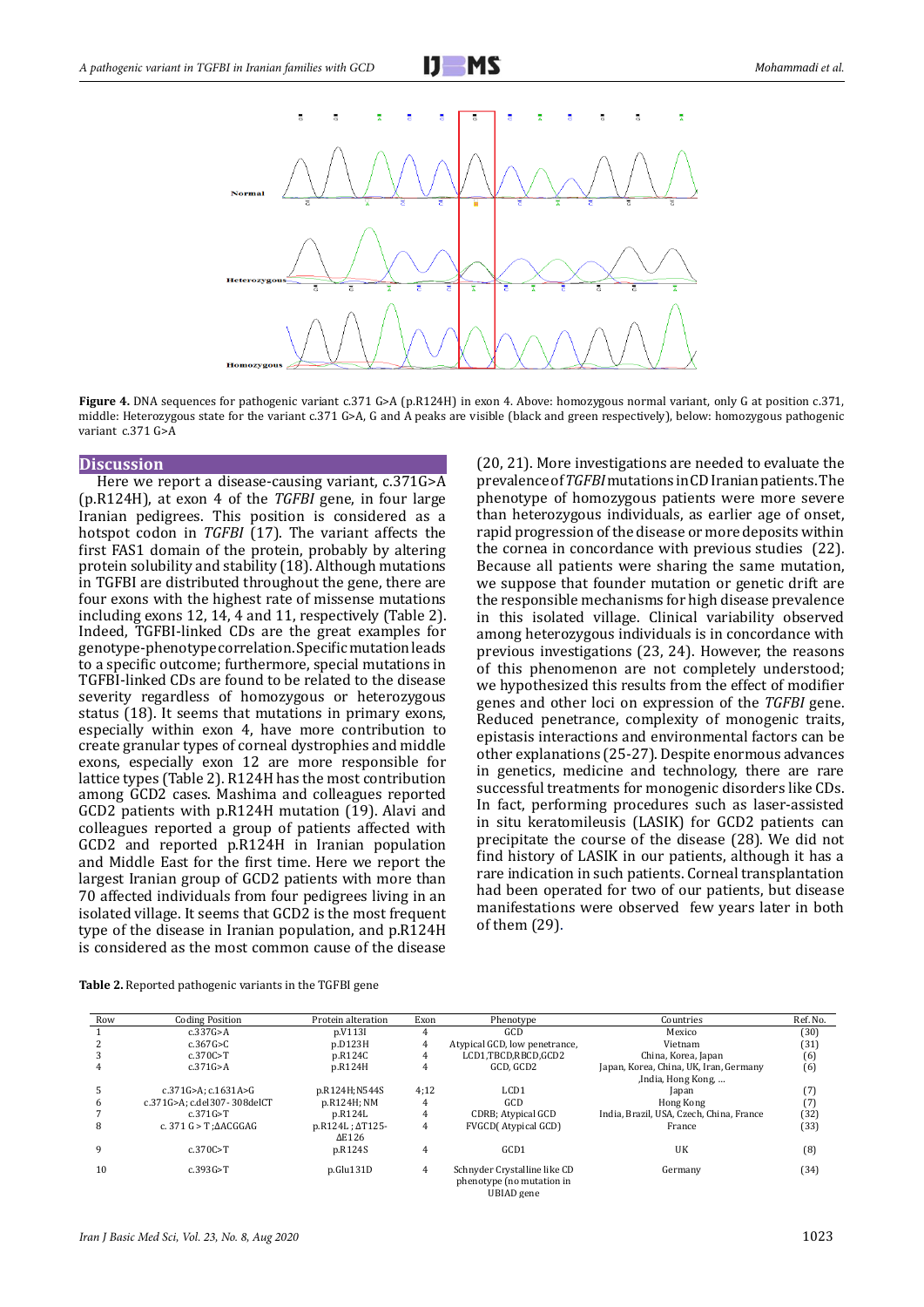# **Continued Table 2.**

| 11 |                                 | p.A179*, p.R124H       | $\overline{4}$           | GCD <sub>2</sub>               | Korea                                    | (35)     |
|----|---------------------------------|------------------------|--------------------------|--------------------------------|------------------------------------------|----------|
| 12 | c.895G>A                        | p.D299N                | $\overline{7}$           | Polymorphic LCD                | <b>USA</b>                               | (7)      |
| 13 | c.1486C>T                       | p.R496W                | 11                       | <b>LCD IV</b>                  | Japan                                    | (7)      |
|    |                                 |                        |                          |                                |                                          |          |
| 14 | c.1501C > A                     | p.P501T                | 11                       | LCDIIIA                        | China, Japan                             | (36)     |
| 15 | c.1504A > G                     | p.M502V                | 11                       | Unknown                        | Mexico                                   | (37)     |
| 16 | c.1504 A > G; c.1664 G>A        | p.M502V;p.R555Q        | 11,12                    | Atypical TBCD                  | France                                   | (7)      |
|    |                                 |                        |                          |                                |                                          |          |
| 17 | c.1514T>A                       | p.V505D                | 11                       | LCD I                          | China                                    | (38)     |
| 18 | c.1526 T>C                      | p.L509P                | 11                       | GCD2, LCD1                     | Germany, France                          | (7)      |
| 19 |                                 |                        |                          |                                |                                          |          |
|    | c.1526T>G                       | p.L509R                | 11                       | LCD1,EBMD                      | France                                   | (7)      |
| 20 | c.1541G>C                       | p.R514P                | 11                       | LCD                            | China                                    | (39)     |
| 21 |                                 |                        | 11                       | LCD1                           | China                                    | (39)     |
|    | c. 1545T>A                      | p.F515L                |                          |                                |                                          |          |
| 22 | c.1548C>G                       | p.S516R                | 11                       | GCDI Like                      | India                                    | (40)     |
| 23 | c.1553T>C                       | p.L518P                | 12                       | LCD1 (early LCD)               | Japan                                    | (41)     |
|    |                                 |                        |                          |                                |                                          |          |
| 24 | c.1553T > G                     | p.L518R                | 12                       | LCD1/IIIA                      | Italy                                    | (8)      |
| 25 | c.1565T > A                     | p.I522N                | 12                       | LCD I                          | China                                    | (42)     |
| 26 |                                 | p.L527R                | 12                       | LCDIIIA                        | Japan, Korea                             | (43)     |
|    | c.1580T>G                       |                        |                          |                                |                                          |          |
| 27 | c.1603G 4 T                     | G535T                  | 12                       |                                |                                          | (44)     |
| 28 | c.1613 $C > G$                  | p.T538R                | 12                       | LCD1/IIIA                      | Ukraine, USA                             | (8)      |
|    |                                 |                        |                          |                                |                                          |          |
| 29 | c.1612A>C                       | p.T538P                | 12                       | LCD1                           | China, India                             | (7)      |
| 30 | c.1616T>A                       | p.V539D                | 12                       | LCD                            | India                                    | (16)     |
| 31 | c.1618-1620delTTG               | $p.\Delta F$ 540       | 12                       | CDLI/IIIA first reported as    | Sardinia,                                | (8, 45)  |
|    |                                 |                        |                          |                                |                                          |          |
|    |                                 |                        |                          | RBCD                           |                                          |          |
| 32 | c.1619T>C                       | p.F540S                | 12                       | LCDIII/A                       | Germany                                  | (46)     |
|    |                                 |                        |                          |                                |                                          |          |
| 33 | c.1625C > G                     | p.P542R                | 12                       | LCD                            | Korea                                    | (7)      |
| 34 | c.1631A > G                     | p.N544S                | 12                       | LCD                            | Japan                                    | (47)     |
| 35 | c.1637 $C > A$                  | p.A546D                | 12                       | LCD, GCD, Polymorphic LCD      | China, Mexico, India, USA, Germany       | (48)     |
|    |                                 |                        |                          |                                |                                          |          |
| 36 | c.1637 C > A; c.1652 C > A      | p.A546D;P551Q          | 12,12                    | LCD1                           | <b>USA</b>                               | (7)      |
| 37 | c.1636G > A                     | p.A546T                | 12                       | LDCIIIA                        | Brazil ,China, France                    | (49)     |
|    |                                 |                        |                          |                                |                                          |          |
| 38 | c.1640 T> $C$                   | p.F547 S               | 12                       | Atypical LCD                   | Hungary                                  | (50)     |
| 39 | c.1645G>A;c.1663 C>T            | p.A549T;R555W          | 12                       | GCD1                           | Germany                                  | (7)      |
| 40 | c.1649C > T                     | p.L550P                | 12                       | GCDII                          | Mexico, Singapore                        | (37)     |
|    |                                 |                        |                          |                                |                                          |          |
| 41 | c.1649C>T;c.1877A>G             | p.L550P;p. H626R       | 12,                      | Atypical GCD                   | Mexico                                   | (7)      |
| 42 | c.1652C > A                     | p.P551Q                | 12                       | LCD                            | <b>USA</b>                               | (48)     |
|    |                                 |                        |                          |                                |                                          |          |
| 43 | $c.1664$ G>A                    | p.R555Q                | 12                       | CDTB, RBCD                     | Brazil, China, Czech, France, Japan,     | (6)      |
|    |                                 |                        |                          |                                | Singapore, Switzerland, Ukraine, USA     |          |
| 44 | c.1663 C>T                      | p.R555W                | 12                       | GCD1, GCD2,RBCD                | Brazil, China, Czech, Mexico, France,    | (6, 7)   |
|    |                                 |                        |                          |                                |                                          |          |
|    |                                 |                        |                          |                                | Japan, Singapore, Switzerland, Ukraine,  |          |
|    |                                 |                        |                          |                                | USA, Taiwan, Turkey, Vietnam, New        |          |
|    |                                 |                        |                          |                                |                                          |          |
|    |                                 |                        |                          |                                | Zealand, India, Hong Kong, Spain, UK,    |          |
|    |                                 |                        |                          |                                | Germany, Hungary                         |          |
| 45 | c.1673T > C                     | p.L558P                | 12                       | LCDIII                         | Ukraine                                  | (51)     |
|    |                                 |                        |                          |                                |                                          |          |
| 46 | c.1673T>G                       | p.L558R                | 12                       | LCD                            | Czech Republic                           | (52)     |
| 47 | c.1675T > G                     | p.L559V                | 12                       | Atypical GCD                   | India                                    | (40)     |
|    |                                 |                        |                          |                                |                                          |          |
| 48 | c.1694T > C                     | p.1565p                | 12                       | LCD                            | Poland                                   | (53)     |
| 49 | c.1706T>A                       | p.L569Q                | 13                       | LCD1                           | Korea                                    | (35)     |
| 50 | c.1753T > G                     |                        | 13                       | LCD similar to distinct forms  |                                          | (54)     |
|    |                                 | p.L569R                |                          |                                | USA, Korea                               |          |
|    |                                 |                        |                          | of type I                      |                                          |          |
| 51 | c.1762A > C                     | p.H572R                | 13                       | LCD1,LCDIIIA                   | Thailand, Singapore, Chile, China, Korea | (55)     |
|    |                                 |                        |                          |                                |                                          |          |
| 52 | c.1761_1763del                  | p.His572del            | 13                       | unilateral, late-onset variant | USA                                      | (56)     |
|    |                                 |                        |                          | of LCD                         |                                          |          |
| 53 | c.1681G>T                       |                        | 13                       |                                | India                                    |          |
|    |                                 | p.G594V                |                          | late onset, deep stromal LCD   |                                          | (16)     |
| 54 | c.1838T>G                       | p.V613G                | 14                       | <b>LCDIII</b>                  | France                                   | (7)      |
| 55 | c.1837-1848del12bp GTTGCCGAGCCT | p.del613-616VAEP       | 14                       | LCD variant                    | China                                    | (57)     |
|    |                                 |                        |                          |                                |                                          |          |
|    |                                 |                        |                          |                                |                                          |          |
| 56 | $c.1903$ T > A                  | p.M619K                | 14                       | CGLCD                          | <b>USA</b>                               | (58)     |
| 57 | c.1859G>A                       | p.A620D                | 14                       | Classic LCD                    | Singapore                                | (59)     |
| 58 | c.1858C > G                     | p.A620P                | 14                       | LCDIIIA                        | Korea                                    | (60)     |
|    |                                 |                        |                          |                                |                                          |          |
| 59 | c.1861C>A                       | p.T621P                | 14                       | LCDIIIA                        | Korea                                    | (35, 61) |
|    |                                 |                        |                          |                                |                                          |          |
| 60 | c.1866 T>G                      | p.N622K                | 14                       | CDLI/IIIA                      | Italy, South America                     | (8)      |
| 61 | c.1864A>C                       | p.N622H                | 14                       | CDLI/IIIA                      | USA                                      | (7)      |
|    |                                 |                        |                          |                                | Switzerland, China, USA, Germany         |          |
| 62 | c.1868 G > A                    | p.G623D                | 14                       | LCD, RBCD                      |                                          | (8)      |
| 63 | c.1867C>G                       | p.G623R                | 14                       | LCDI, LCDIIA                   | Germany                                  | (62)     |
| 64 | c.1870 G > A                    | p.V624M                | 14                       | Unilateral LCD                 |                                          | (63)     |
|    |                                 |                        |                          |                                |                                          |          |
| 65 | c.1874T>A                       | p.V625D                | 14                       | Early onset of LCD             | China                                    | (64)     |
| 66 | c.1870-1874del GTGGTC           | p.del624-625VV         | 14                       | Atypical LCD                   | India                                    | (16)     |
|    |                                 |                        |                          |                                |                                          |          |
| 67 | c.1877A>G; c.1618-1620delTTG    | p.H626R; $\Delta$ F540 | 14                       | CDLI/IIIA                      | N M                                      | (8)      |
| 68 | c.1924A > C                     | p.H626P                | 14                       | CDLI/IIIA, RBCD, TBCD          | New Zealand, Czech                       | (8)      |
|    |                                 |                        |                          |                                |                                          |          |
| 69 | c.1877 A>G                      | p.H626R                | 14                       | Asymmetric LCD I/III           | China, Mexico, France, Singapore,        | (59)     |
|    |                                 |                        |                          |                                | Ukraine, Vietnam, India, UK, Germany,    |          |
| 70 | (1885 1886ins9(CCAATGTTC))      | p.(NVP629-630ins)      | 14                       | LCD III/A                      | France                                   | (65)     |
|    |                                 |                        |                          |                                |                                          |          |
| 71 | c.1939T > A                     | p.V631D                | 14                       | LCD III/A                      | Italy                                    | (8)      |
| 72 | c.1998G>C                       | p.R666S                | 16                       | EBMD                           | Ireland                                  | (66)     |
|    |                                 |                        |                          |                                |                                          |          |
| 73 | c.1926 del G                    | premature truncation   | 14                       | CDLI/IIIA                      | NM                                       | (8)      |
|    |                                 | at amino acid 669      |                          |                                |                                          |          |
| 74 | c.598A>T                        | p.I200F                | 5                        | NM                             | NM                                       |          |
|    |                                 |                        |                          |                                |                                          | (7)      |
| 75 | c.805C>T                        | p.L269F                | $\overline{\phantom{a}}$ | NM                             | NM                                       | (7)      |
| 76 | c.1486C>G                       | p.R496G                | 11                       | NM                             | NM                                       | (7)      |
|    |                                 |                        |                          |                                |                                          |          |

GCD: Granular Corneal Dystrophy; LCD: Lattice Corneal Dystrophy; TBCD: Thiel-Behnke Corneal Dystrophy; RBCD: Reis Bukler Corneal Dystrophy; FVGCD: France Variant Corneal Dystrophy; CGLCD: combined granular-lattice corneal dystrophy; NM: Not Mentioned \* Presented data are arranged based on RefSeq NM\_000358; NP\_000349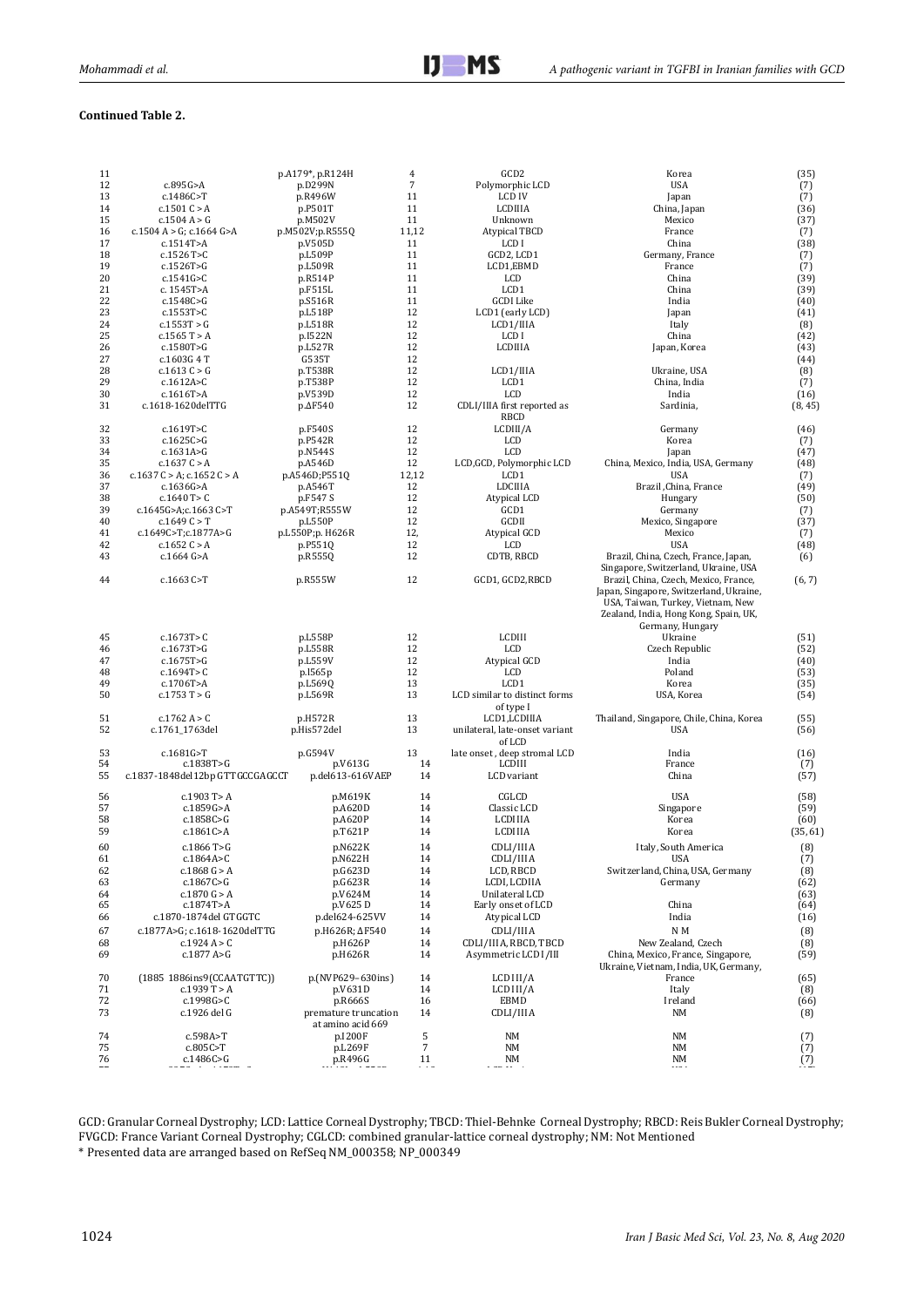## **Conclusion**

High frequency of *TGFBI* mutation, p.R124H, in Iranian population can result from a founder mutation or genetic drift. The results are useful for genetic counseling, cascade screening and prenatal diagnosis to reduce disease burden as there is not any treatment for the disease right now.

## **Acknowledgment**

We sincerely appreciate the time and assistance of our patients and their families. Here we appreciate Dr. Sedaqhat Eye Clinic for nice collaboration. The study was supported by Isfahan University of Medical Sciences (Grant no. 195122).

## **Conflicts of Interest**

The authors declare that there are no conflicts of interest.

#### **References**

1. Klintworth GK . Corneal dystrophies. Orphanet J Rare Dis 2009; 4:7-45.

2. Woreta FA, Davis GW, Bower KS. LASIK and surface ablation in corneal dystrophies. Surv Ophthalmol 2015; 60:115-122.

3. Nowinska AK, Wylegala E, Teper S, Lyssek-Boron A, Aragona P, Roszkowska AM, *et al*. phenotype–genotype correlation in patients with schnyder corneal dystrophy. Cornea 2014; 33: 497-503.

4. Fujiki K, Hotta Y, Nakayasu K, Yamaguchi T, Kato T, Uesugi Y, *et al*. Six different mutations of TGFBI (betaig-h3, keratoepithelin) gene found in Japanese corneal dystrophies. Cornea 2000; 19:842-845.

5. Skonier J, Neubauer M, Madisen L, K Bennett, GD Plowman, AF Purchio. cDNA cloning and sequence analysis of beta ig-h3, a novel gene induced in a human adenocarcinoma cell line after treatment with transforming growth factor-beta. DNA Cell Biol 1992; 11:511-522.

6. Munier FL , Korvatska E, Djemaï A, Paslier D Le, Zografos L, Pescia G , *et al*. Kerato-epithelin mutations in four 5q31-linked corneal dystrophies. Nat Genet 1997; 15:247-251.

7. Lakshminarayanan R, Chaurasia SS, Anandalakshmi V, Chai SM, Murugan E, Vithana EN, Beuerman RW, *et al*. Clinical and genetic aspects of the TGFBI-associated corneal dystrophies. Ocul Surf 2014; 12:234-251.

8. Munier FL, Frueh BE, Othenin-Girard P, Uffer S, Cousin P, Wang MX, *et al*. BIGH3 mutation spectrum in corneal dystrophies. Invest Ophthalmol Vis Sci 2002; 43:949-954.

9. Weiss JS, Moller HU, Lisch W, Kinoshita S, Aldave AJ , Belin MW, *et al*. Klintworth. The IC3D classification of the corneal dystrophies. Cornea 2008; 27:1-83.

10. Folberg R, Alfonso E, JO, Croxatto NG Driezen, Panjwani N, Laibson PR, *et al*. Clinically atypical granular corneal dystrophy with pathologic features of lattice-like amyloid deposits. A study of these families. Ophthalmology 1988; 95:46-51.

11. Ferry AP, Benson WH, Weinberg RS. Combined granularlattice ('Avellino') corneal dystrophy. Trans Am Ophthalmol Soc 1997; 95:61-77.

12. Wu X, Ruan L, Yang Y, Mei Q. Analysis of gene expression changes associated with human carcinoma-associated fibroblasts in non-small cell lung carcinoma. Biol Res 2017; 50:6-14.

13. Han KE, Choi SI, Kim TI, Maeng YS, Stulting RD, Ji YW, *et al*. Pathogenesis and treatments of TGFBI corneal dystrophies. Prog Retin Eye Res 2016; 50:67-88.

14. Choi SI, Kim BY, Dadakhujaev S, Oh JY, Kim TI, Kim JY, *et* 

*al*. Impaired autophagy and delayed autophagic clearance of transforming growth factor β-induced protein (TGFBI) in granular corneal dystrophy type 2. Autophagy 2012; 8:1782- 1797.

15. Shang D, Liu Y, Yang P, Chen Y, Tian Y. TGFBI-promoted adhesion, migration and invasion of human renal cell carcinoma depends on inactivation of von Hippel-Lindau tumor suppressor. Urology 2012; 79:1-7.

16. Chakravarthi SK, Kannabiran C, Sridhar MS, Vemuganti GK. TGFBI gene mutations causing lattice and granular corneal dystrophies in Indian patients. Invest Ophthalmol Vis Sci 2005; 46:121-125.

17. Poulaki V, Colby K. Genetics of anterior and stromal corneal dystrophies. Semin Ophthalmol 2008; 23:9-17.

18. Mashima Y, Nakamura Y, Noda K, Konishi M, Yamada M, Kudoh J, *et al*. A novel mutation at codon 124 (R124L) in the BIGH3 gene is associated with a superficial variant of granular corneal dystrophy. Arch Ophthalmol 1999; 117:90-93.

19. Alavi A, ElahiE, Rahmati-Kamel M, Karimian F, Rezaei-Kanavi M. Mutation screening of TGFBI in two Iranian avellino corneal dystrophy pedigrees. Clin Exp Ophthalmol 2008; 36:26-30.

20. Sajjadi SH, Javadi MA. Superficial juvenile granular dystrophy. Ophthalmology 1992; 99:95-102.

21. Diaper C, Schorderet D, Chaubert P, Munier F. Clinical and immunopathological corneal phenotype in homozygotes for the BIGH3 R124H mutation. Eye 2005; 19:92-96.

22. Han KE, Choi SI, Chung WS, Jung SH, Katsanis N, Kim TI, *et al*. Extremely varied phenotypes in granular corneal dystrophy type 2 heterozygotes. Mol Vis 2012; 18:1755-1762.

23. Eifrig D, Afshari N, Klintworth G. The clinical spectrum of granular corneal dystrophy caused by the R124H mutation in the TGFB gene. Invest Ophthalmol Vis Sci 2004; 45:1516-1516. 24. Cao W, Ge H, Cui X, Zhang L, Bai J, Fu S, *et al*. Reduced penetrance in familial avellino corneal dystrophy associated with TGFBI mutations. Mol Vis 2009; 15:70-75.

25. Scriver CR, Waters PJ. Monogenic traits are not simple: lessons from phenylketonuria. Trends Genet 1999; 15:267-272. 26. Schacherer J. Beyond the simplicity of Mendelian inheritance. CR Biol 2016; 339:284-288.

27. Poulsen ET, Nielsen NS, Jensen MM, Nielsen E, Hjortdal J, Kim EK, *et al*. LASIK surgery of granular corneal dystrophy type 2 patients leads to accumulation and differential proteolytic processing of transforming growth factor betainduced protein (TGFBIp). Proteomics 2016; 16:539-543.

28. Lyons CJ, McCartney AC, Kirkness CM, Ficker LA, Steele AD, Rice NS. Granular corneal dystrophy. Visual results and pattern of recurrence after lamellar or penetrating keratoplasty. Ophthalmology 1994 ; 101:1812-1817.

29. Zenteno JC, Ramirez-Miranda A, Santacruz-Valdes C, Suarez-Sanchez R. Expanding the mutational spectrum in TGFBI-linked corneal dystrophies: Identification of a novel and unusual mutation (Val113Ile) in a family with granular dystrophy. Mol Vis 2006; 12:331-335.

30. Ha NT, Cung le X, Chau HM, Thanh TK, Fujiki K, Murakami A, *et al*. A novel mutation of the TGFBI gene found in a Vietnamese family with atypical granular corneal dystrophy. Jpn J Ophthalmol 2003; 47:246-248.

31. Dighiero P, Drunat S, D'hermies F, Renard G, Delpech M, Valleix S. A novel variant of granular corneal dystrophy caused by association of 2 mutations in the TGFBI gene—R124L and ΔT125-ΔE126. Arch Ophthalmol 2000; 118:814-818.

32. Foja S, Hoffmann K, Auw-Haedrich C, Reinhard T, Rupprecht A, Gruenauer-Kloevekorn C. Identfication of two novel mutations in the cornea-specific TGFBI gene causing unique phenotypes in patients with corneal dystrophies. Int Ophthalmol 2016; 36:867-873.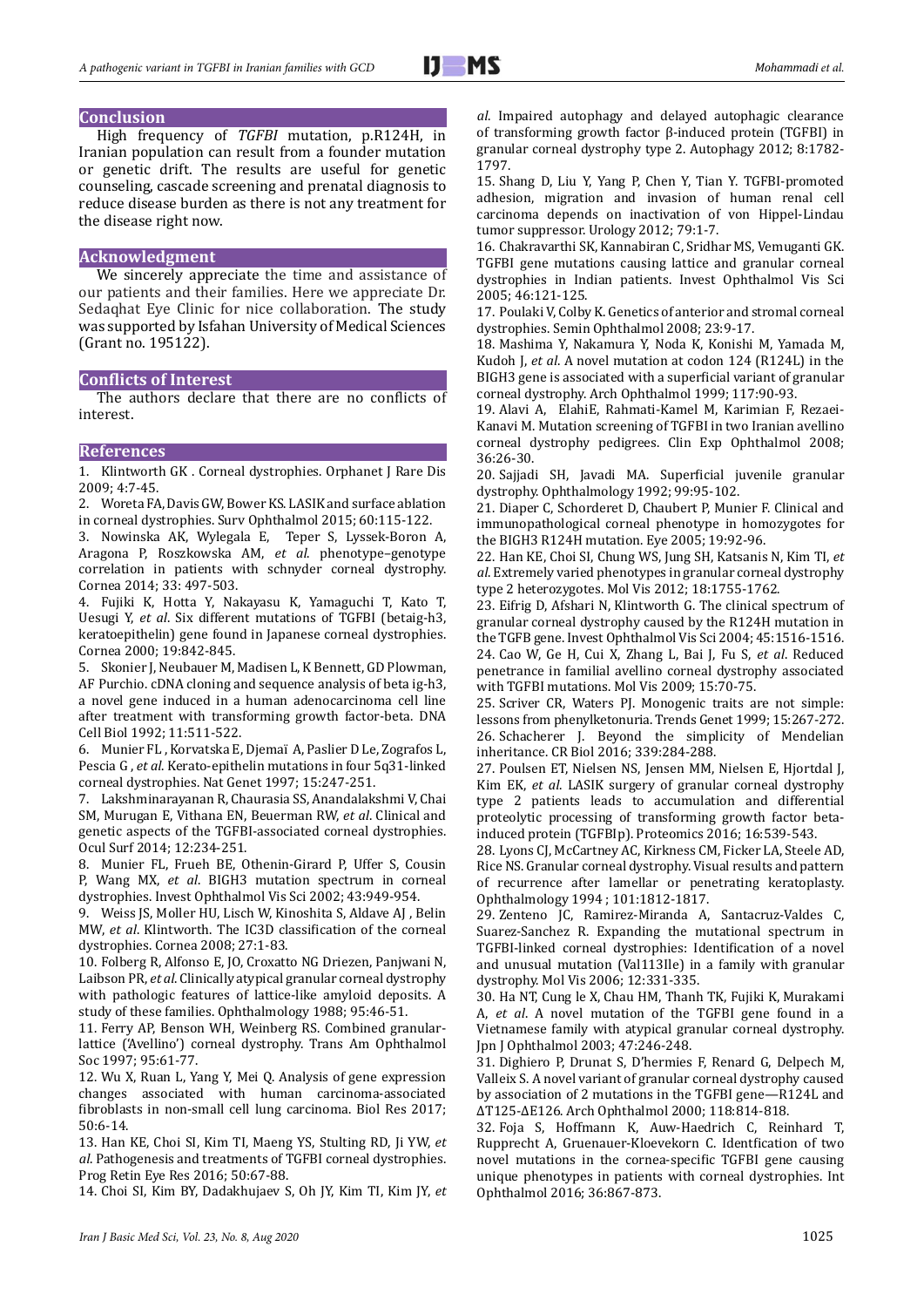33. Song JS, Lim DH, Chung ES, Chung TY, Ki CS. Mutation analysis of the TGFBI gene in consecutive Korean patients with corneal dystrophies. Ann Lab Med 2015; 35:336-340.

34. Yamamoto S, Okada M, Tsujikawa M, Shimomura Y, Nishida K, Inoue Y, *et al*. A kerato-epithelin (betaig-h3) mutation in lattice corneal dystrophy type IIIA. Am J Hum Genet 1998; 62:719-722.

35. Zenteno JC, Correa-Gomez V, Santacruz-Valdez C, Suarez-Sanchez R,Villanueva-Mendoza C . Clinical and genetic features of TGFBI-linked corneal dystrophies in Mexican population: Description of novel mutations and novel genotype–phenotype correlations. Exp Eye Res 2009; 89:172-177.

36. Tian X, Fujiki K, Wang W, Murakami A, Xie P, Kanai A, *et al*. Novel mutation (V505D) of the TGFBI gene found in a Chinese family with lattice corneal dystrophy, type I. Jpn J Ophthalmol 2005; 49:84-88.

37. Zhong X, Chen S, Huang W, Yang J, Chen X, Zhou Y, *et al*. Novel and known mutations of TGFBI, their genotype-phenotype correlation and structural modeling in 3 Chinese families with lattice corneal dystrophy. Mol Vis 2010; 16:224-230.

38. Paliwal P, Sharma A, Tandon R, Sharma N, Titiyal JS, Sen S, *et al*. TGFBI mutation screening and genotype-phenotype correlation in north Indian patients with corneal dystrophies. Mol Vis 2010; 16:1429-1438.

39. Endo S, Nguyen TH, Fujiki K, Hotta Y, Nakayasu K, Yamaguchi T, *et al*. Leu518Pro mutation of the beta ig-h3 gene causes lattice corneal dystrophy type I. Am J Ophthalmol 1999; 128:104-106.

40. Zhang C, Zeng G, Lin H, Li D, Zhao L, Zhou N, *et al*. A novel mutation I522N within the TGFBI gene caused lattice corneal dystrophy I. Mol Vis 2009; 15:2498-2502.

41. Fujiki K, Hotta Y, Nakayasu K, Yokoyama T, Takano T, Yamaguchi T, *et al*. A new L527R mutation of the betaIGH3 gene in patients with lattice corneal dystrophy with deep stromal opacities. Hum Genet 1998; 103:286-289.

42. Karolak JA, Polakowski P, Szaflik J, Szaflik JP, Gajecka M. Molecular screening of keratoconus susceptibility sequence variants in VSX1, TGFBI, DOCK9, STK24, and IPO5 genes in polish patients and novel TGFBI variant identification. Ophthalmic Genet 2016; 37:37-43.

43. Rozzo C, Fossarello M, Galleri G, Sole G, Serru A, Orzalesi N, *et al*. A common beta ig-h3 gene mutation (delta f540) in a large cohort of Sardinian Reis Bucklers corneal dystrophy patients. Hum Mutat 1998; 12:215-216.

44. Stix B, Leber M, Bingemer P, Gross C, Rüschoff J, M Fändrich, *et al*. Hereditary lattice corneal dystrophy is associated with corneal amyloid deposits enclosing C-terminal fragments of keratoepithelin. Invest Ophthalmol Vis Sci 2005; 46:1133- 1139.

45. Mashima Y, Yamamoto S, Inoue Y, Yamada M, Konishi M, Watanabe H, *et al*. Association of autosomal dominantly inherited corneal dystrophies with BIGH3 gene mutations in Japan. Am J Ophthalmol 2000; 130:516-517.

46. Klintworth GK, Bao W, Afshari NA. Two mutations in the TGFBI (BIGH3) gene associated with lattice corneal dystrophy in an extensively studied family. Invest Ophthalmol Vis Sci 2004; 45:1382-1388.

47. Dighiero P, Drunat S, Ellies P, D'Hermies F, Savoldelli M, Legeais JM, *et al*. A new mutation (A546T) of the βig-h3 gene responsible for a French lattice corneal dystrophy type IIIA. Am J Ophthalmol 2000; 129:248-251.

48. Lili T, Gergely L, Klára M, István B, Zoltán S, Károly T, *et al*. TGFBI (BIGH3) gene mutations in Hungary-report of the novel F547S mutation associated with polymorphic corneal amyloidosis. Mol Vis 2007; 13:1976-1983.

49. Pampukha VM, SA, Tereshchenko FA, Livshits LA, Drozhyna GI. Novel L558P mutation of the TGFBI gene found in Ukrainian families with atypical corneal dystrophy. Ophthalmologica 2009; 223:207-214.

50. Dudakova L, Palos M, Jirsova K, Skalicka P, Dundr P, Liskova P. Novel TGFBI mutation p.(Leu558Arg) in a lattice corneal dystrophy patient. Ophthalmic Genet 2016; 37:473-474.

51. M Oldak, JP Szaflik, A Sciezynska, M Udziela, RB Maksym, B Rymgayllo-Jankowska, *et al*. Late-onset lattice corneal dystrophy without typical lattice lines caused by a novel mutation in the TGFBI gene. Cornea 2014; 33:294-299.

52. Warren JF, Abbott RL, Yoon MK, Crawford JB, Spencer WH, Margolis TP. A new mutation (Leu569Arg) within exon 13 of the TGFBI (BIGH3) gene causes lattice corneal dystrophy type I. Am J Ophthalmol 2003; 136:872-878.

53. Atchaneeyasakul LO, Appukuttan B, Pingsuthiwong S, Yenchitsomanus PT, Trinavarat A,Srisawat, C *et al*. A novel H572R mutation in the transforming growth factor-betainduced gene in a Thai family with lattice corneal dystrophy type I. Jpn J Ophthalmol 2006; 50:403-408.

54. Aldave AJ, Rayner SA, Kim BT, Prechanond A, Yellore VS. Unilateral lattice corneal dystrophy associated with the novel His572del mutation in the TGFBI gene. Mol Vis 2006; :12142- 146.

55. Yang J, Han X, Huang D, Yu L, Zhu Y, Tong Y, *et al*. Analysis of TGFBI gene mutations in Chinese patients with corneal dystrophies and review of the literature. Mol Vis 2010; 16:1186-1193.

56. Aldave AJ, Yellore VS, Sonmez B, Bourla N, Salem AK, Khan MA, *et al*. A novel variant of combined granular-lattice corneal dystrophy associated with the Met619Lys mutation in the TGFBI gene. Arch Ophthalmol 2008; 126:371-377.

57. Evans CJ, Davidson AE, Carnt N, López KER, Veli N, Thaung CM, *et al*. Genotype-phenotype correlation for TGFBI corneal dystrophies identifies p.(G623D) as a novel cause of epithelial basement membrane dystrophy. Invest Ophthalmol Vis Sci 2016; 57:5407-5414.

58. Jung JW, ah Kim S, Kang EM, Cho HS, Kim EK. Lattice corneal dystrophy type IIIA with hyaline component from a novel A620P mutation and distinct surgical treatments. Cornea 2014; 33:1324-1331.

59. Lee J, Ji YW, Park SY, Seo KY, Kim TI, Kim EK. Delayed onset of lattice corneal dystrophy type IIIA due to a novel T621P mutation in TGFBI. J Refract Surg 2016; 32:356-358.

60. Gruenauer-Kloevekorn C, Clausen I, Weidle E, Wolter-Roessler M, Tost F, Volcker HE, *et al*. TGFBI (BIGH3) gene mutations in German families: two novel mutations associated with unique clinical and histopathological findings. Br J Ophthalmol 2009; 93:932-937.

61. Afshari N, Bahadur R, Klintworth G. Discovery of novel homozygous mutation in the TGFBI (BIGH3) gene (V624M) in a patient with unilateral lattice corneal dystrophy. Invest Ophthalmol Vis Sci 2004; 45:1517-1517.

62. Tian X, Fujiki K, Zhang Y, Murakami A,Li Q , Kanai A, *et al*. A novel variant lattice corneal dystrophy caused by association of mutation (V625D) in TGFBI gene. Am J Ophthalmol 2007: 144:473-475.

63. Schmitt–Bernard CF, Guittard C, Arnaud B, Demaille J, Argiles A, Claustres M, *et al*. BIGH3 exon 14 mutations lead to intermediate type I/IIIA of lattice corneal dystrophie. Invest Ophthalmol Vis Sci 2000; 41:1302-1308.

64. Boutboul S, Black GC, Moore JE, Sinton J, Menasche M, Munier FL, *et al*. A subset of patients with epithelial basement membrane corneal dystrophy have mutations in TGFBI/ BIGH3. Hum Mutat 2006; 27:553-557.

65. Ann T, Abbouda A, Frausto RF, Huseynli S, Gupta K, Alió JL, *et al*. Variant lattice corneal dystrophy associated with compound heterozygous mutations in the TGFBI gene. Br J Ophthalmol 2017; 101:509-513.